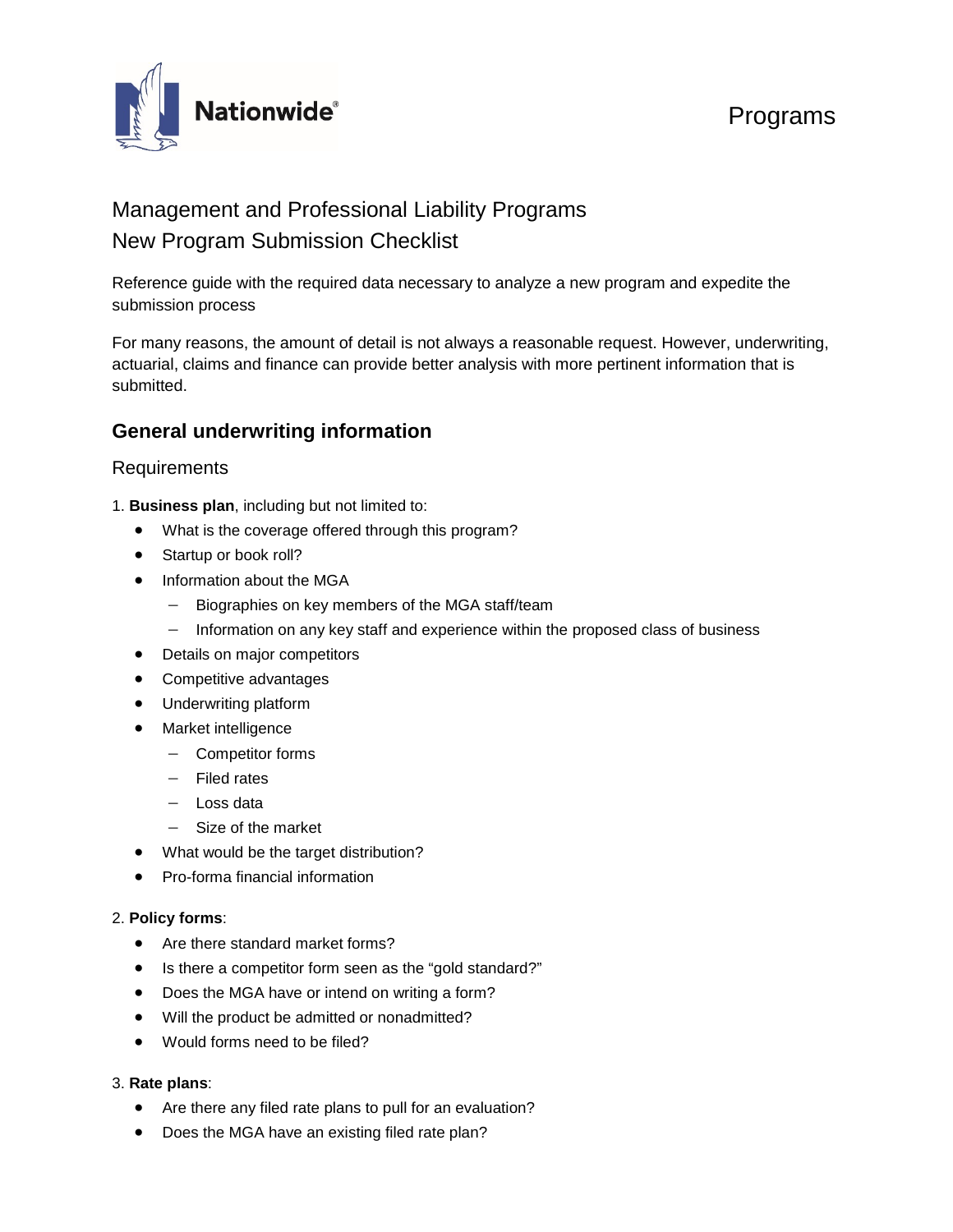## **Data required**

For each of the items listed below, provide five years of data if available. It is important to obtain the most data possible to properly evaluate an opportunity. However, a startup will not have this information, and a more established book roll may have a longer history.

#### 1. **Premium data**—at a policy coverage level

• Earned premium by report year and policy year

#### 2. **Redacted policy data**

- Written premium
- Policy effective/expiration date
- State, county, zip
- Retention/deductible
- Limits
- Coverages
- Exposure

#### 3. **Loss data**—by transaction date

- Coverage
- Accident/report date
- Claim type
- Claim description
- Paid loss
- Paid ALAE
- Reported loss
- Reported ALAE
- Loss triangles—only necessary if transaction date cannot be supplied

#### 4. **Rate change history**

• Percent change, effective date, coverage

#### 5. **Target market**

- Types of businesses that are being targeted
- Target states
- Growth plans

#### 6. **Current rate/rules manual**

#### 7. **Industry data**

- Trends in coverage types
- Loss trends
- Hard/soft market
- **Resources**